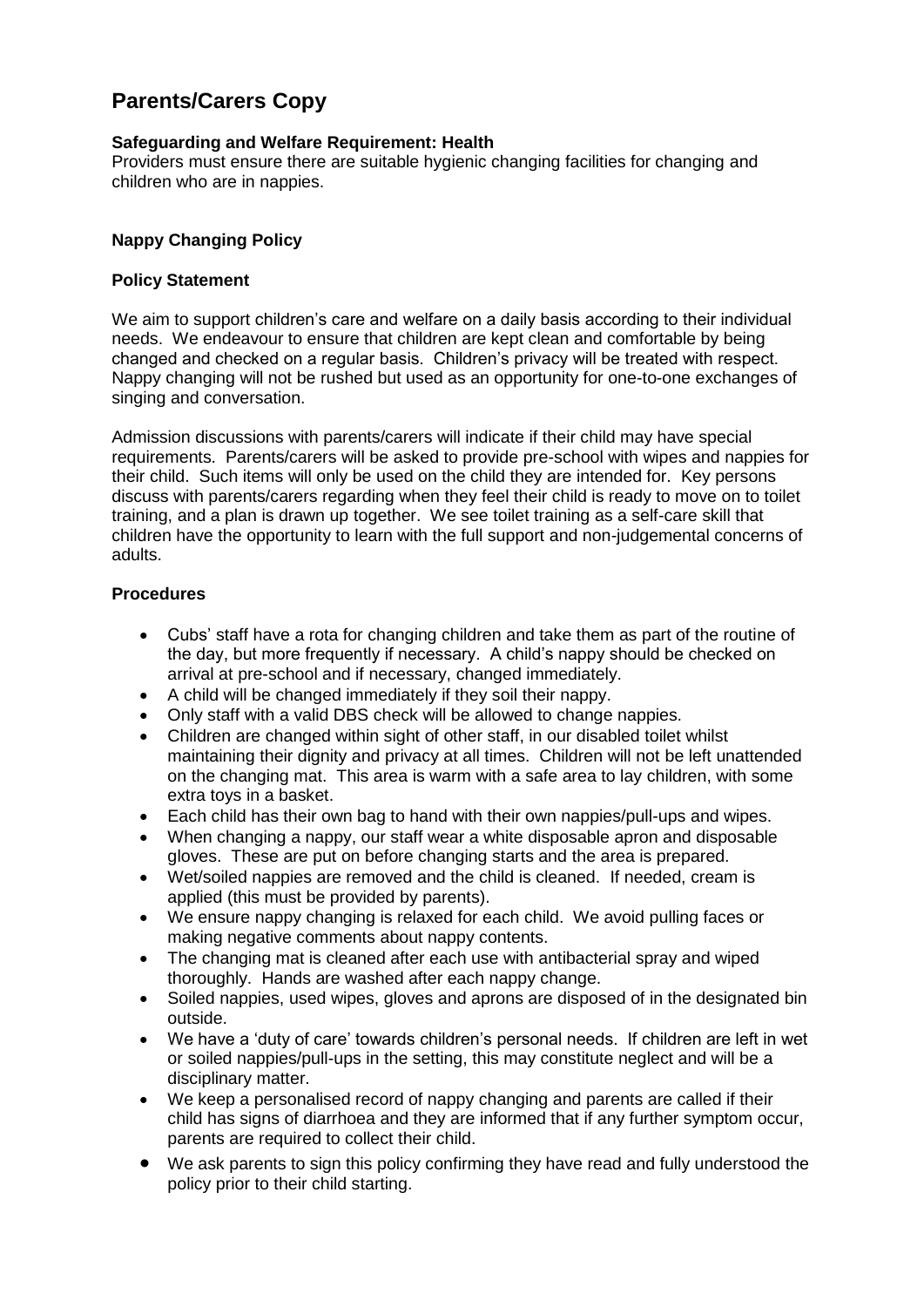# **Safeguarding and Welfare Requirement: Health**

Providers must ensure there are suitable hygienic changing facilities for changing and children who are in nappies.

# **Nappy Changing Policy**

#### **Policy Statement**

We aim to support children's care and welfare on a daily basis according to their individual needs. We endeavour to ensure that children are kept clean and comfortable by being changed and checked on a regular basis. Children's privacy will be treated with respect. Nappy changing will not be rushed but used as an opportunity for one-to-one exchanges of singing and conversation.

Admission discussions with parents/carers will indicate if their child may have special requirements. Parents/carers will be asked to provide pre-school with wipes and nappies for their child. Such items will only be used on the child they are intended for. Key persons discuss with parents/carers regarding when they feel their child is ready to move on to toilet training, and a plan is drawn up together. We see toilet training as a self-care skill that children have the opportunity to learn with the full support and non-judgemental concerns of adults.

# **Procedures**

- Cubs' staff have a rota for changing children and take them as part of the routine of the day, but more frequently if necessary. A child's nappy should be checked on arrival at pre-school and if necessary, changed immediately.
- A child will be changed immediately if they soil their nappy.
- Only staff with a valid DBS check will be allowed to change nappies.
- Children are changed within sight of other staff, in our disabled toilet whilst maintaining their dignity and privacy at all times. Children will not be left unattended on the changing mat. This area is warm with a safe area to lay children, with some extra toys in a basket.
- Each child has their own bag to hand with their own nappies/pull-ups and wipes.
- When changing a nappy, our staff wear a white disposable apron and disposable gloves. These are put on before changing starts and the area is prepared.
- Wet/soiled nappies are removed and the child is cleaned. If needed, cream is applied (this must be provided by parents).
- We ensure nappy changing is relaxed for each child. We avoid pulling faces or making negative comments about nappy contents.
- The changing mat is cleaned after each use with antibacterial spray and wiped thoroughly. Hands are washed after each nappy change.
- Soiled nappies, used wipes, gloves and aprons are disposed of in the designated bin outside.
- We have a 'duty of care' towards children's personal needs. If children are left in wet or soiled nappies/pull-ups in the setting, this may constitute neglect and will be a disciplinary matter.
- We keep a personalised record of nappy changing and parents are called if their child has signs of diarrhoea and they are informed that if any further symptom occur, parents are required to collect their child.
- We ask parents to sign this policy confirming they have read and fully understood the policy prior to their child starting.